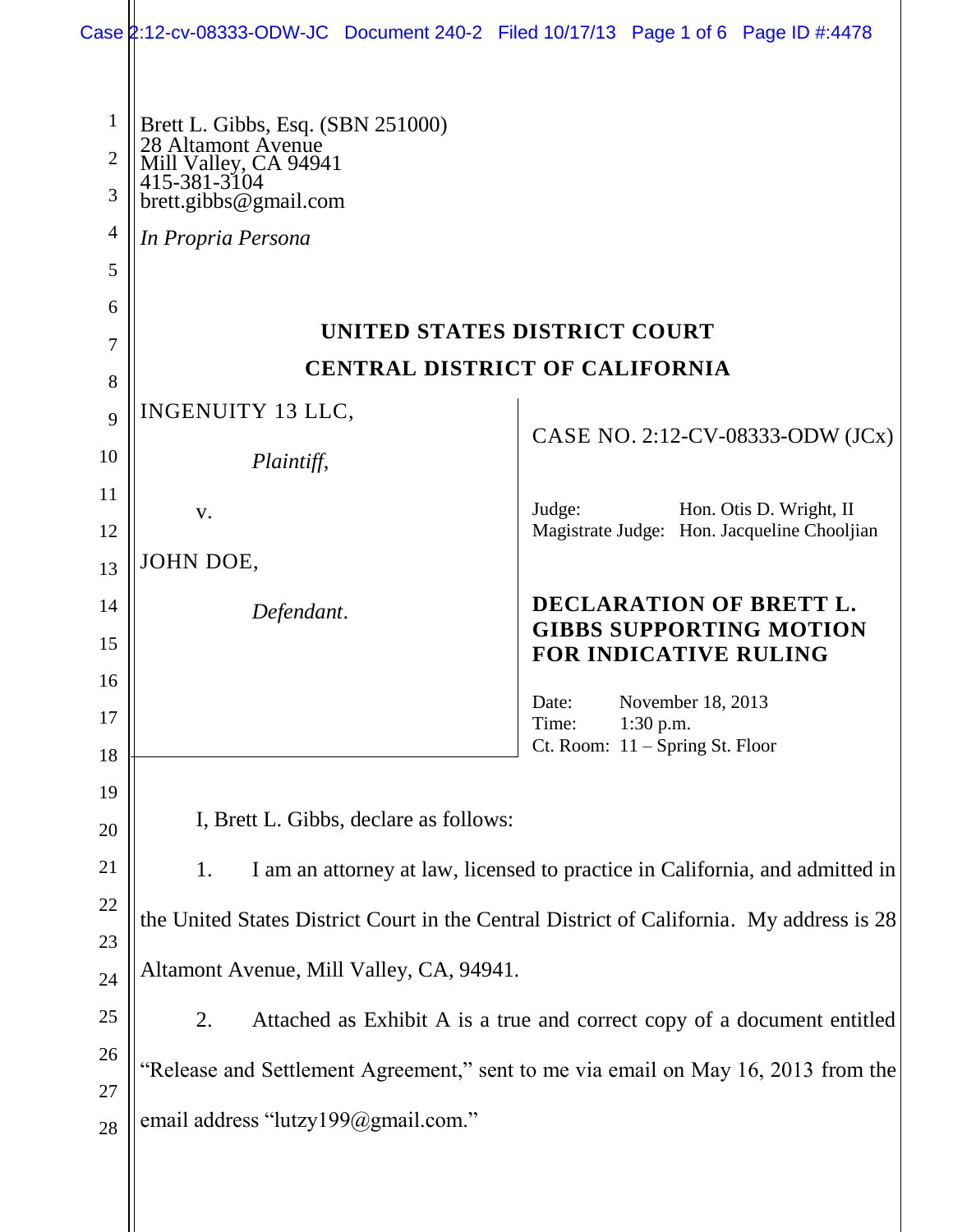3. Attached as Exhibit B is a true and correct copy of a document entitled "Indemnity Agreement," sent to me via email on May 16, 2013 from the email address "lutzy199@gmail.com."

4. Attached as Exhibit C is a true and correct copy of a document entitled, in part, "Ongoing Obligations," sent to me via email on May 22, 2013 from the email address "pduffy@pduffygroup.com."

5. Attached as Exhibit D are true and correct copies of a emails sent to me on February 7, 2013 and April 12, 2012 from the email address "johnlsteele@gmail.com."

6. Attached as Exhibit E is a true and correct copy of a document entitled, in part, "Prenda Law Profit and Loss Detail," which was deposited into a "Dropbox" account on my computer in early 2013.

7. Attached as Exhibit F is a true and correct copy of a document entitled, in part, "Prenda Law Balance Sheet Detail," which was deposited into a "Dropbox" account on my computer in early 2013.

8. Attached as Exhibit G, are true and correct .pdf copies of Google Street View images of the home located at 635 South Vanderwall Avenue, West Covina, California 91790.

2

26

27

28

1

2

3

4

5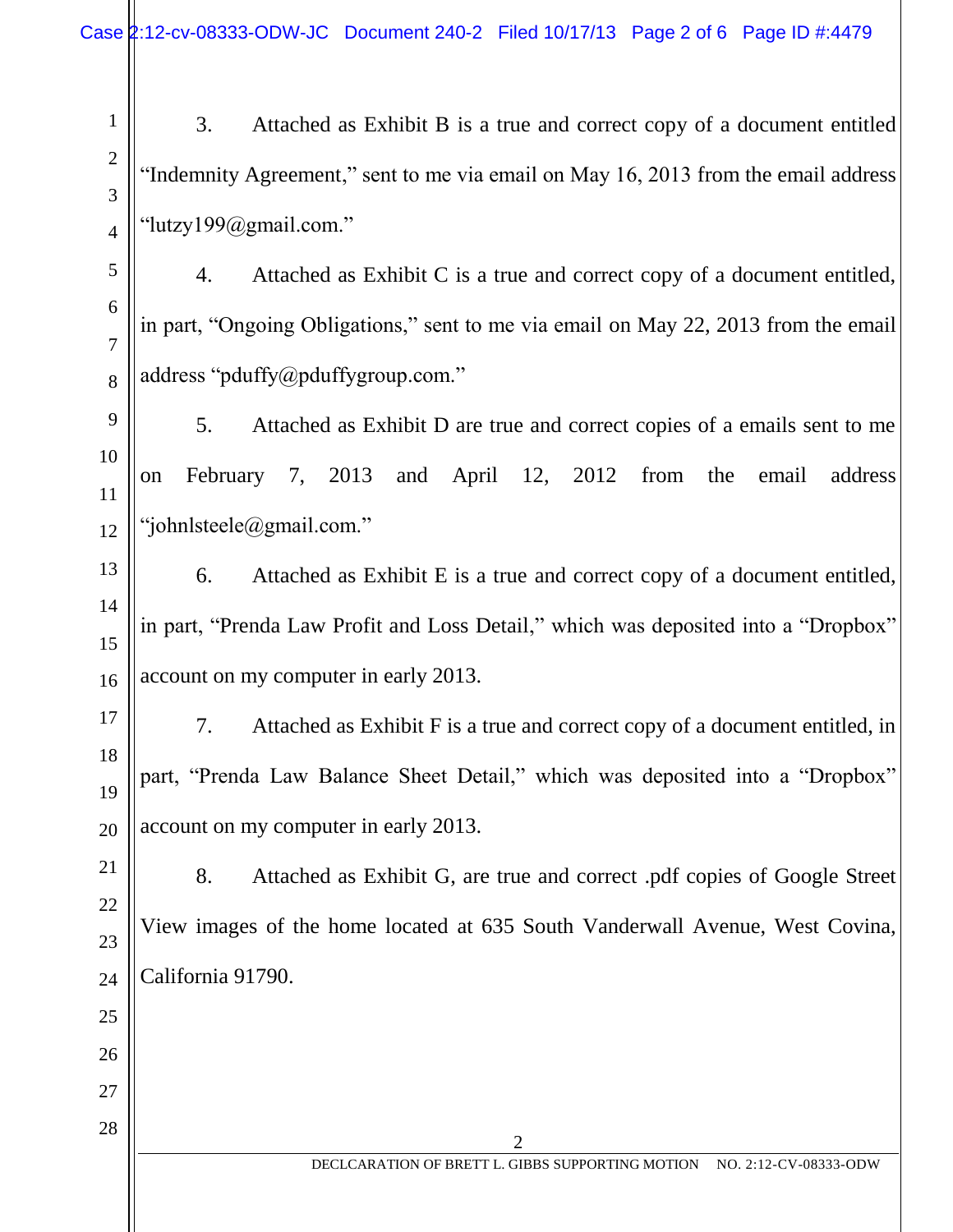9. I received a phone call from Paul Hansmeier ("Hansmeier") in March, 2011 asking if I would be interested in working for a law firm called Steele Hansmeier PLLC.

10. Hansmeier had been my assigned roommate during my first year at the University of Minnesota Law School (2004-2005). Before that phone call from Hansmeier, however, I had not spoken with him since transferring to the University of California, Hastings College of Law in 2005.

11. In March of 2013, I was nearing the end of 20 months of debilitating surgeries, radiation and chemotherapy treatments for brain cancer. I had been unable to work in the legal field since my diagnosis had forced me to leave my job with a small Oakland law firm. When Hansmeier contacted me, I was still not ready to return to a full-time position.

12. I accepted Hansmeier's offer to work at Steele Hansmeier, handling all litigation in California. There was an explicit understanding that I would only work as many hours per week as I and my doctors thought advisable.

13. I worked for Steele Hansmeier PLLC and its successor, Prenda Law, Inc., from late March 2011 until late February 2013. Until mid-2012, I worked entirely out of my home.

25 26 14. I have testified in several courts, through declarations and in person, regarding the operations of Steele Hansmeier PLLC and Prenda Law, Inc., and my

27 28

1

2

3

4

5

6

7

8

9

10

11

12

13

14

15

16

17

18

19

20

21

22

23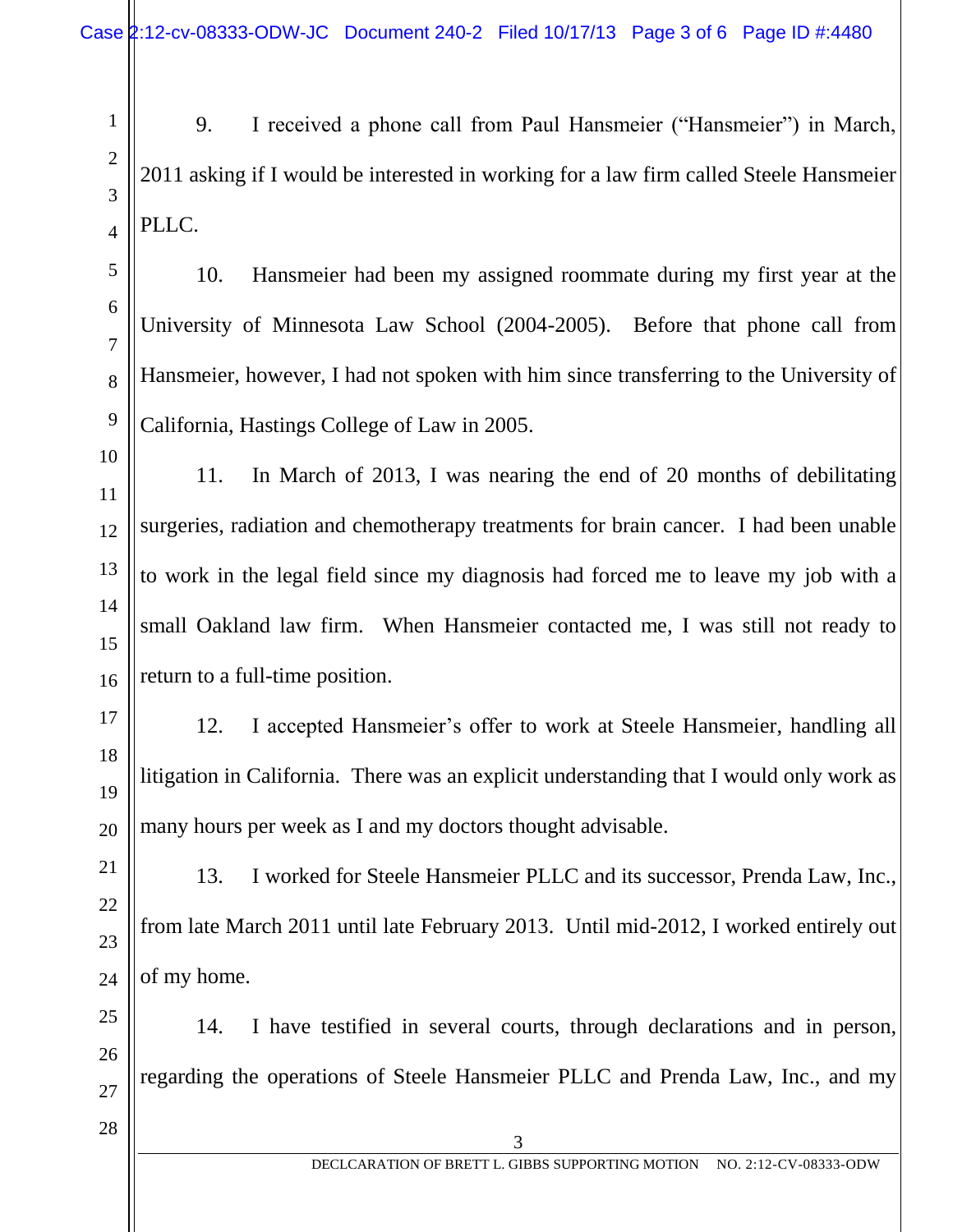knowledge of the activities and roles of John Steele, Paul Hansmeier and Paul Duffy in those companies. In all instances, I have testified truthfully.

15. During the period that I worked for Steele Hansmeier PLLC and Prenda Law, Inc., I talked with John Steele and/or Paul Hansmeier weekly, sometimes daily, and sometimes several times per day. I have telephone billing records of hundreds of hours of calls with these individuals during this period.

16. After the May 6 Order was filed, Paul Hansmeier telephoned me in an attempt to persuade me to work in concert with the Principals on the appeal.

17. When Mark Lutz and John Steele filed bar complaints against me, Mark Lutz (or someone on his behalf) forwarded a copy of his complaint to Dan Browning, a reporter at the Minneapolis *Star Tribune,* from the email address [admin@livewireholdings.com,](mailto:admin@livewireholdings.com) signed: "Regards, Mark."

18. Approximately one month before I left Prenda Law, Paul Hansmeier told me, in a telephone conversation, that he and John Steele each owned 50% of a sidebusiness called Under the Bridge Consulting. I did not understand the implications of this statement until seeing payments to Under the Bridge Consulting in the accounting documents attached as Exhibits E and F.

24 19. After reviewing Exhibits E and F, I have concluded that Prenda Law had other bank accounts besides the one operating account which is detailed in those Exhibits.

4

1

2

3

4

5

6

7

8

9

10

11

12

13

14

15

16

17

18

19

20

21

22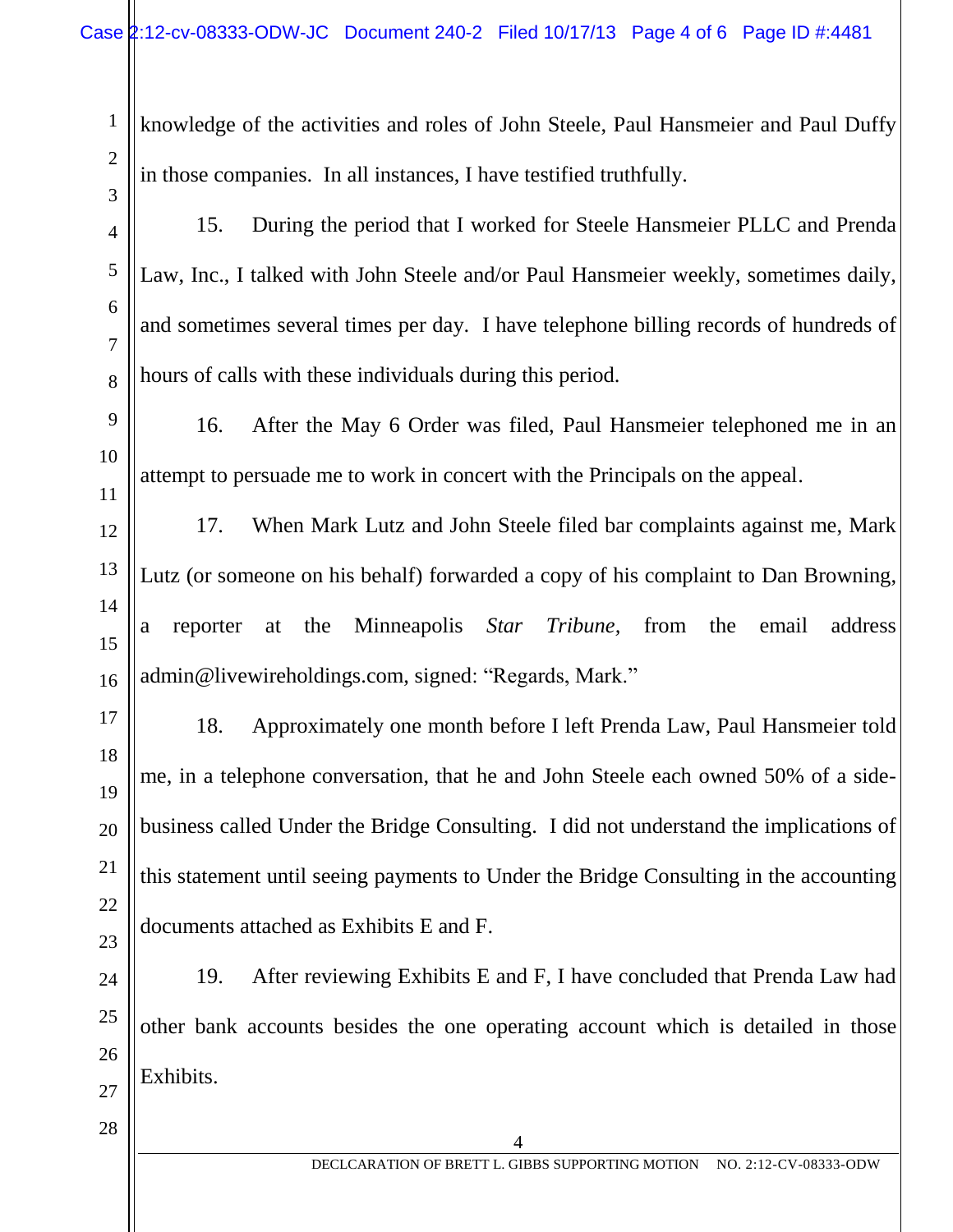20. I believe that I was intentionally misled by John Steele and Paul Hansmeier in many ways. I unknowingly filed documents containing the forged signature of Alan Cooper. I testified that I complied with this Court's October 19, 2012 Order vacating early discovery because of false statements to me by Paul Hansmeier. I was completely unaware that they were seeding films on The Pirate Bay, misusing the identity of Alan Cooper, pretending that Plaintiffs which they owned were independent clients in which they had no financial interest, and engaging in a range of deceptive and fraudulent activities.

21. Prior to the August 28, 2013 hearing in the *Navasca* case, I had not seen or known of the "Engagement Letter" which Duffy questioned me about at that hearing. I believe that it was created after the fact to misrepresent my supposed role and downplay the day-to-day involvement of Steele, Hansmeier, and Duffy.

22. I apologize to this Court for mischaracterizing the property at 635 South Vanderwall Avenue in West Covina as "a very large estate." I did not intend to mislead this Court by using this erroneous subjective characterization. I hope that this Court understands that what it first perceived as a lie was an inadvertent mistake that was not intended to deceive.

23. I did not knowingly ignore any Court order in this case. I did not ever testify or act in bad faith before this Court.

5

28

1

2

3

4

5

6

7

8

9

10

11

12

13

14

15

16

17

18

19

20

21

22

23

24

25

26